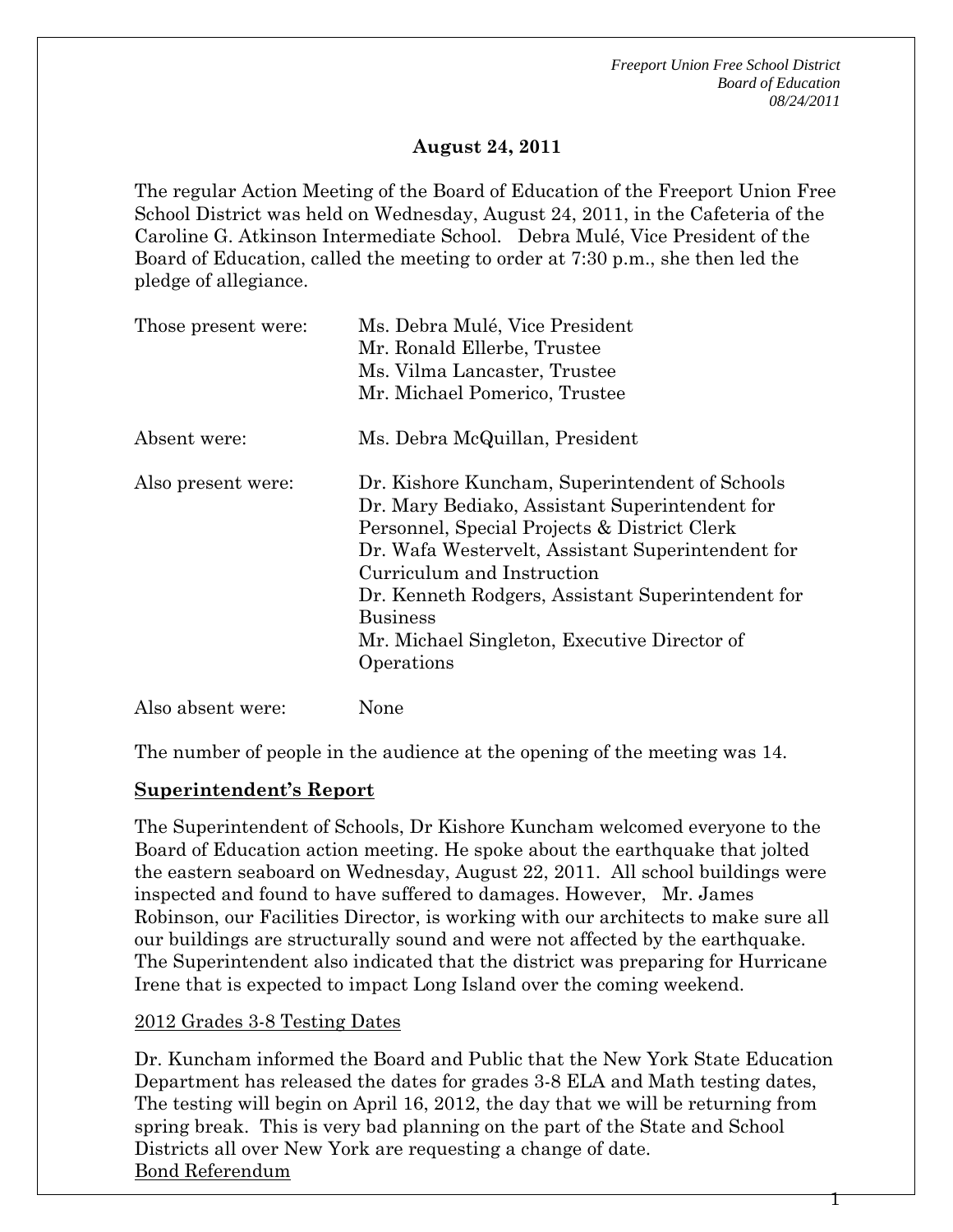The Qualified Bond Referendum/Synthetic Turf Field Committee has held its second meeting and information is going out to the community.

#### Summer School

Thirty-one seniors graduated from Summer School on August 19, 2011. Twentytwo of the graduates are from the 2007 cohort.

The Superintendent announced the following news:

- The new High School Track was near completion
- The High School Auditorium air conditioning project has been completed
- All buildings are getting ready for the opening of school.
- The new school calendar has been put on our web site and will be mailed soon
- School Tools Student Management system implementation is going on very well.

# **Items for Action**

On a motion by Mr. Pomerico and a second by Mr. Ellerbe the following items were approved on a Consent Agenda. The vote was unanimous: Ellerbe, Mulé, Lancaster and Pomerico.

### **Acceptance of the Minutes**

**BE IT RESOLVED** that the Board of Education of the Freeport Union Free School District hereby accepts the minutes of the following meetings as written:

July 7, 2011; July 28, 2011; August 10, 2011

# **Personnel**

#### **Leave of Absence**

**BE IT RESOLVED**, that the Board of Education of the Freeport Union Free School District hereby grants a request for leave of absence as listed below:

**Lori Cook,** Reading Teacher, effective September 1, 2011 through November 23, 2011, for childcare and FMLA.

#### **Change of Status**

**BE IT RESOLVED,** that the Board of Education of the Freeport Union Free School District hereby grants a request for change of status as listed below:

**Virginia Ramkissoon,** change of status to full-time Teaching Assistant, effective September 1, 2011 with an anticipated tenure date of September 1, 2014 and a new salary of \$20,442.15.

**Maria DiBlasio,** change of status to full-time Teaching Assistant, effective September 1, 2011 with an anticipated tenure date of September 1, 2014 and a new salary of \$22,907.97.

2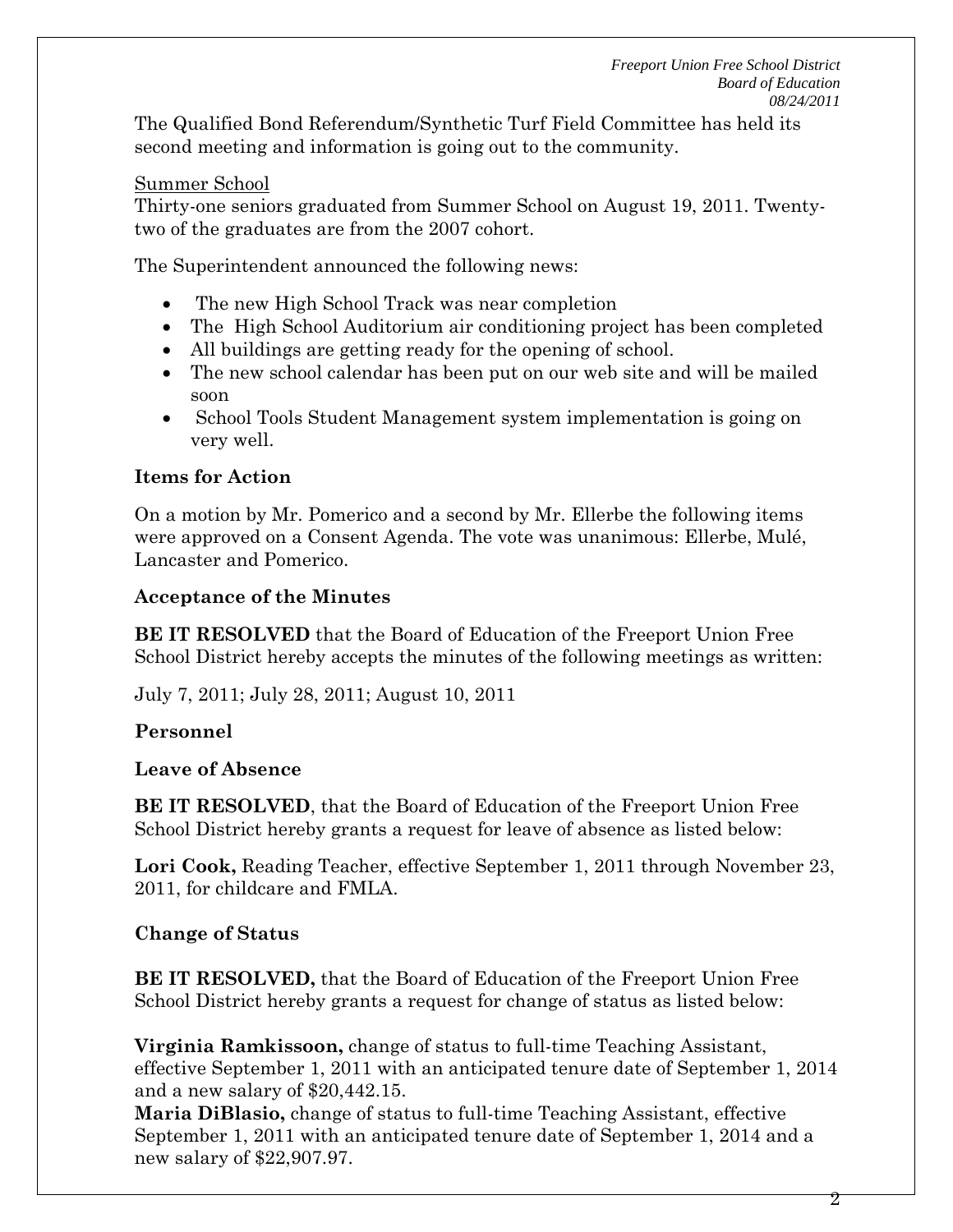**Miladys Pena,** Food Service Helper, change to 5 hour per day Food Service Helper. Effective September 1, 2011 and new salary will be \$13, 579.20 and a new location, Dodd.

**Zulema Argueta,** Food Service Helper, change to 5 hour per day Food Service Helper. Effective September 1, 2011 and new salary will be \$13, 243 and a new location, New Visions.

### **Termination of Staff**

**BE IT RESOLVED,** that the Board of Education of the Freeport Union Free School District hereby regretfully terminates the employment of the individual as listed below:

**Laureen Jones**, Food Service Worker, effective August 24, 2011 as per section 71 of Civil Service Law.

# **Appointment of Non-Instructional Staff**

**BE IT RESOLVED**, that the Board of Education of the Freeport Union Free School District hereby appoints the individuals as listed, in accordance with Civil Service Rules and Regulations.

**Susan Camille Trenkle**, Typist Clerk – 10 Month, effective September 1, 2011, probation will be 26 weeks upon Civil Service approval. Compensation will be according to the Clerical Schedule at \$29,185. Assignment: Archer.

**Celenia Torres**, Food Service Helper, (4 hour), effective September 1, 2011, probation will be 26 weeks upon Civil Service approval. Compensation will be according to the Food Service Schedule at \$10,184. Assignment: New Visions.

**Daisy Smith**, Food Service Helper, (4 hour), effective September 1, 2011, probation will be 26 weeks upon Civil Service approval. Compensation will be according to the Food Service Schedule at \$10,184. Assignment: Atkinson.

# **Teaching Assistant Appointments**

**BE IT RESOLVED,** that the Board of Education of the Freeport Union Free School District, upon the recommendation of the Superintendent, hereby appoints the individuals listed as Teaching Assistants. These individuals shall possess appropriate certification allowing them to serve as Teaching Assistants in the public schools of New York.

**Nicole Rivelli**, full-time Teaching Assistant, a probationary appointment effective September 1, 2011 through August 31, 2014. Compensation will be \$17,849, according to the FTAA Schedule. Assignment: Archer.

**Sherill Taylor-Morgan**, part-time Teaching Assistant, a temporary appointment effective September 1, 2011. Compensation will be \$11,485, according to the FTAA Schedule. Assignment: Bayview.

3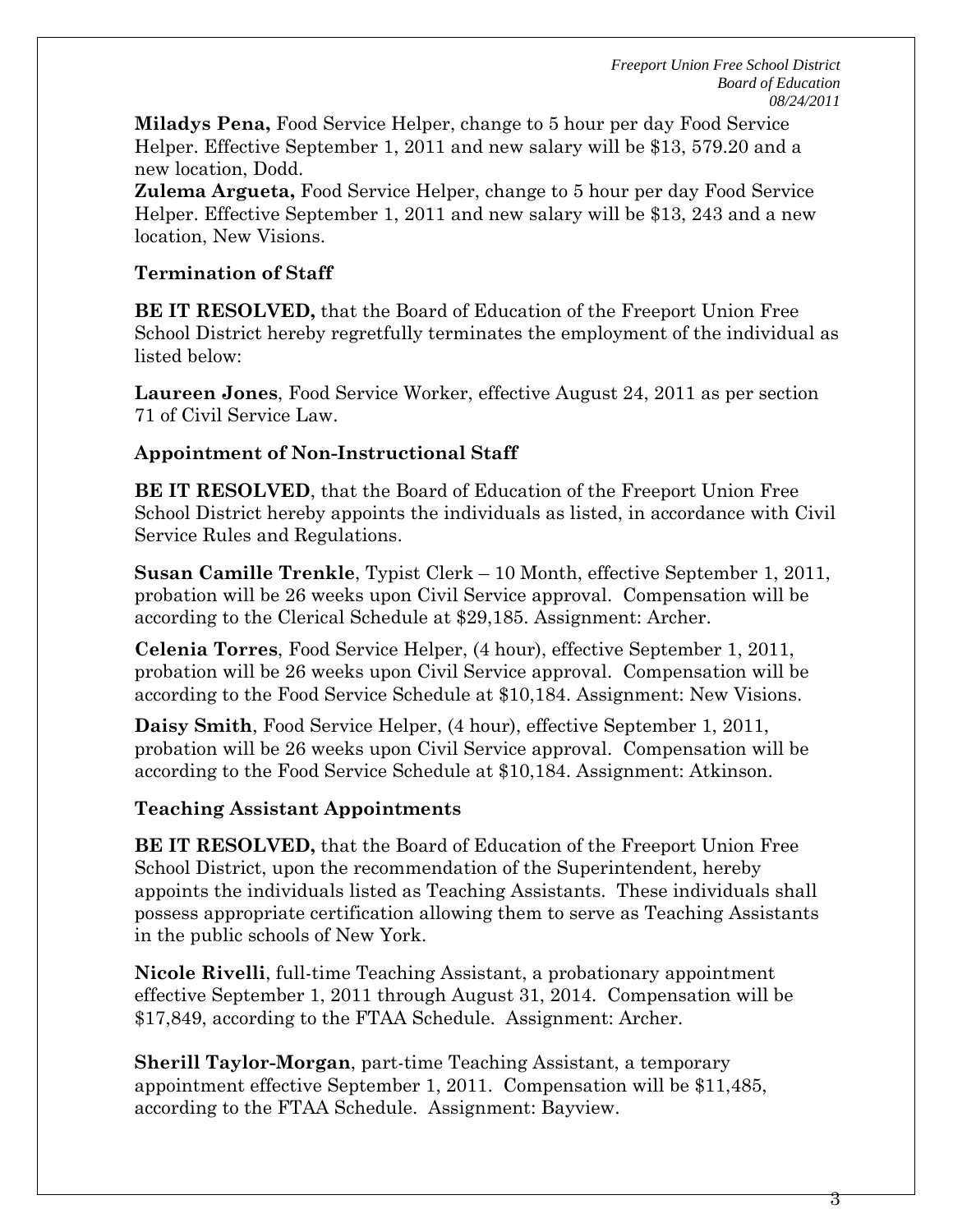*Freeport Union Free School District Board of Education 08/24/2011* 

#### **Appointment of Staff – Instructiona**l

# **Probationary**

**BE IT RESOLVED**, that the Board of Education of the Freeport Union Free School District, upon the recommendation of the Superintendent, hereby appoints the individuals listed in the attached Appointment of Staff Report - Probationary, in accordance with the rules of the Board of Regents. These individuals shall possess appropriate certification allowing them to serve as teachers in the public schools of New York

**Kristen Anisis**, English Teacher, a probationary appointment effective September 1, 2011 through August 31, 2014. Compensation will be on step 1-2A of the U2D Schedule at \$62,208. Assignment: FHS.

**Angela Woodside,** English Teacher, a probationary appointment effective September 1, 2011 through August 31, 2013. Compensation will be on step 1-2A of the U2D Schedule at \$62,208. Assignment: FHS.

### **Appointment of Staff – Instructiona**l –

### **Temporary**

**BE IT RESOLVED**, that the Board of Education of the Freeport Union Free School District, upon the recommendation of the Superintendent, hereby appoints the individuals listed in the attached Appointment of Staff Report - Temporary, in accordance with the rules of the Board of Regents. These individuals shall possess appropriate certification allowing them to serve as teachers in the public schools of New York.

**Kathryn Hoffman**, Permanent Substitute, a temporary appointment effective September 1, 2011 through June 22, 2012. Compensation will be according to the Substitute Pay Rate at \$125 per day. Assignment: Bayview.

**Jesse Pachter,** Permanent Substitute, a temporary appointment effective September 1, 2011 through June 22, 2012. Compensation will be according to the Substitute Pay Rate at \$125 per day. Assignment: Dodd.

**Cara Reiss**, Math Teacher, a temporary appointment effective September 1, 2011 through August 31, 2012. Compensation will be on step 1-2A of the U2D Schedule at \$62,208. Assignment: FHS.

**John Daskalakis**, Permanent Substitute, a temporary appointment effective September 1, 2011 through June 22, 2012. Compensation will be according to the Substitute Pay Rate at \$125 per day. Assignment: Dodd.

**Justin Gabrus**, Permanent Substitute, a temporary appointment effective September 1, 2011 through June 22, 2012. Compensation will be according to the Substitute Pay Rate at \$125 per day. Assignment: Giblyn.

**Samantha Liff**, Permanent Substitute, a temporary appointment effective September 1, 2011 through June 22, 2012. Compensation will be according to the Substitute Pay Rate at \$125 per day. Assignment: Columbus.

4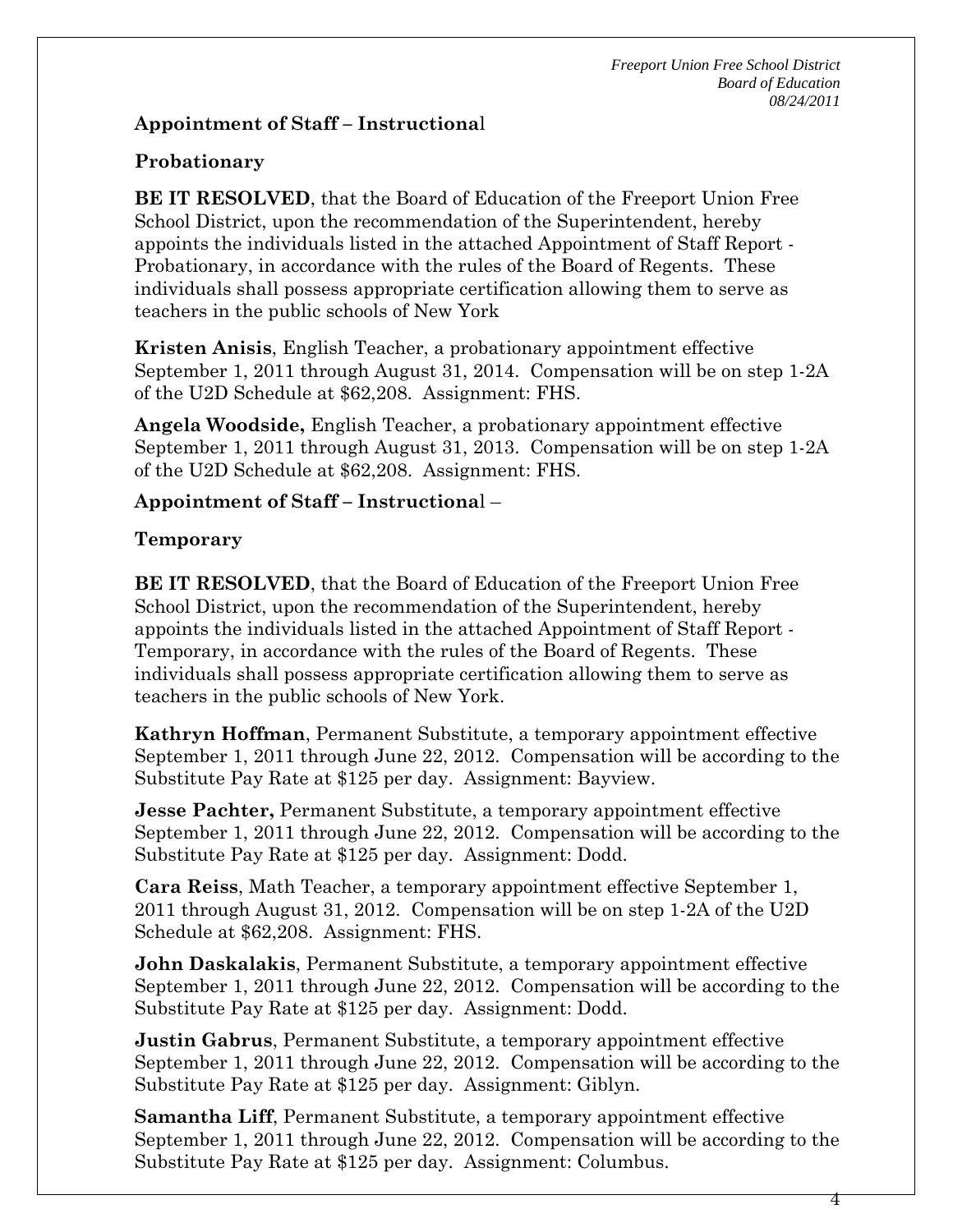**Junaid Hamin-Gilliam**, Permanent Substitute, a temporary appointment effective September 1, 2011 through June 22, 2012. Compensation will be according to the Substitute Pay Rate at \$125 per day. Assignment: Dodd.

**Lauren Chimeri**, Permanent Substitute, a temporary appointment effective September 1, 2011 through June 22, 2012. Compensation will be according to the Substitute Pay Rate at \$125 per day. Assignment: Giblyn.

**Kristen Lack**, Permanent Substitute, a temporary appointment effective September 1, 2011 through June 22, 2012. Compensation will be according to the Substitute Pay Rate at \$125 per day. Assignment: Archer.

### **CSE/CPSE Minutes**

**BE IT RESOLVED,** that the Board of Education of the Freeport Union Free School District hereby accepts the minutes of the meetings of the Committee on Special Education and the Committee on Preschool Special Education for the following dates: August 1, 3, 9, 11, 2011

### **Other Items for Action**

On a motion by Mr. Pomerico and a second by Mr. Ellerbe the following item was approved:

### **Acceptance of a Gift – International Book Sharing Project**

**BE IT RESOLVED**, that the Board of Education of the Freeport Union Free School District hereby accepts a donation of \$1500.00 from Ms. Marcia Posner to sponsor this year's International Book Sharing Project which is to be conducted at Freeport High School and at the ORT Afula High School, Afula Elit.

The motion carried unanimously. The vote was: Ellerbe, Lancaster, Mulé and Pomerico.

On a motion by Ms. Lancaster and a second by Mr. Ellerbe, the following item was approved:

#### **Finance**

# **Ratification of a Memorandum of Agreement**

**BE IT RESOLVED,** that the Board of Education of the Freeport Union Free School District hereby ratifies the Memorandum of Agreement (MOA) between the Freeport Educational Office Staff Association, UPSEU and the Freeport Union Free School District dated August 11, 2011. The MOA will be incorporated into a new contract and will be effective and cover the period of July 1, 2010 through June 30, 2014.

**BE IT ALSO RESOLVED**, that the Board of Education hereby authorizes the Superintendent of Schools to sign said contract.